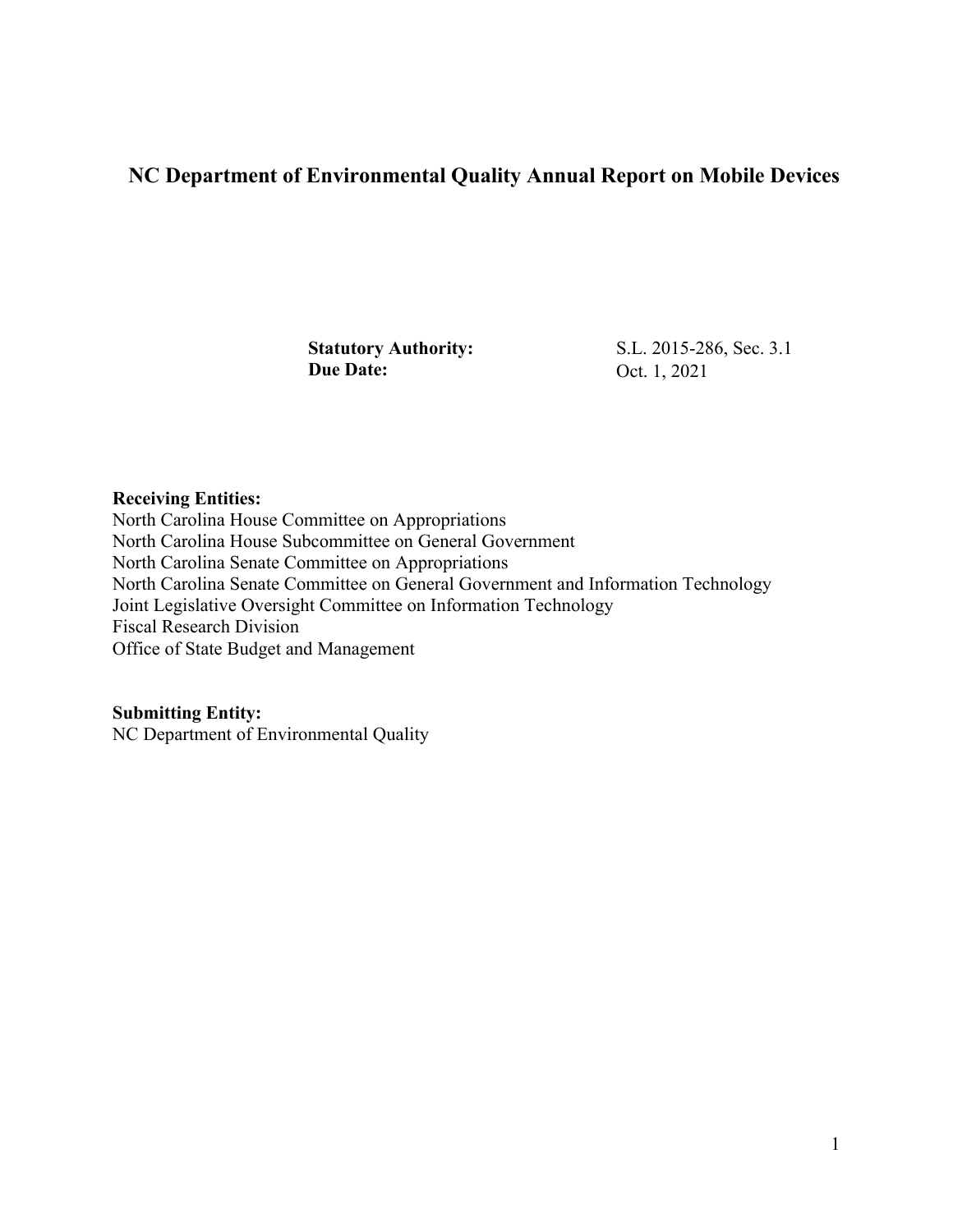## **NC DEQ Mobile Device Reporting 7/1/2020 - 6/30/2021**

## New & Replacement Devices Issued:

|                              |         |      | <b>Sprint</b>    |          |                 |              |
|------------------------------|---------|------|------------------|----------|-----------------|--------------|
| <b>Type of Mobile Device</b> | Verizon | AT&T | <b>Solutions</b> | T-Mobile | US Cellular     | <b>Total</b> |
| <b>Cellular Phones</b>       |         |      |                  |          |                 |              |
| Smart Phones                 | 261     |      |                  |          | 11              | <b>276</b>   |
| <b>Tablets</b>               |         |      |                  |          |                 |              |
| <b>Air Cards</b>             |         |      |                  |          |                 |              |
| Pagers                       |         |      |                  |          |                 |              |
| Telemetry                    |         |      |                  |          |                 |              |
| <b>Total</b>                 | 273     |      |                  |          | 13 <sub>h</sub> | 292          |

Net Reduction from Previous FY

|                        |         |      | <b>Sprint</b>    |                 |             |              |
|------------------------|---------|------|------------------|-----------------|-------------|--------------|
| Type of Mobile Device  | Verizon | AT&T | <b>Solutions</b> | <b>T-Mobile</b> | US Cellular | <b>Total</b> |
| <b>Cellular Phones</b> | $-51$   |      |                  |                 | $-11$       | $-60$        |
| <b>Smart Phones</b>    | 18      |      |                  |                 | $-26$       | $-4$         |
| <b>Tablets</b>         | -6      |      |                  |                 |             | -7           |
| Air Cards              |         |      |                  |                 |             |              |
| Pagers                 |         |      |                  |                 |             |              |
| Telemetry              |         |      |                  |                 |             | $-16$        |
| <b>Total</b>           | $-48$   |      |                  |                 | -44         | $-86$        |

Total Devices

|                              |         |                                |                                 | <b>Total</b> |              |
|------------------------------|---------|--------------------------------|---------------------------------|--------------|--------------|
|                              |         | <b>Total Current Projected</b> |                                 |              |              |
| <b>Type of Mobile Device</b> | Verizon |                                | <b>Monthly Cost Annual Cost</b> |              |              |
| <b>Cellular Phones</b>       | 111     | S                              | 2,513.22                        | Ś            | 30,158.64    |
| <b>Smart Phones</b>          | 523     |                                | \$22,928.93                     |              | \$275,147.16 |
| <b>Tablets</b>               | 77      | \$                             | 2,582.15                        | Ś            | 30,985.80    |
| Air Cards                    | 49      | \$                             | 1,898.75                        | \$           | 22,785.00    |
| Pagers                       | 0       | S                              |                                 | \$           |              |
| Telemetry                    | 6       | ς                              | 223.70                          | \$           | 2,684.40     |
| <b>Total</b>                 | 7661    |                                | \$30,146.75                     |              | \$361,761.00 |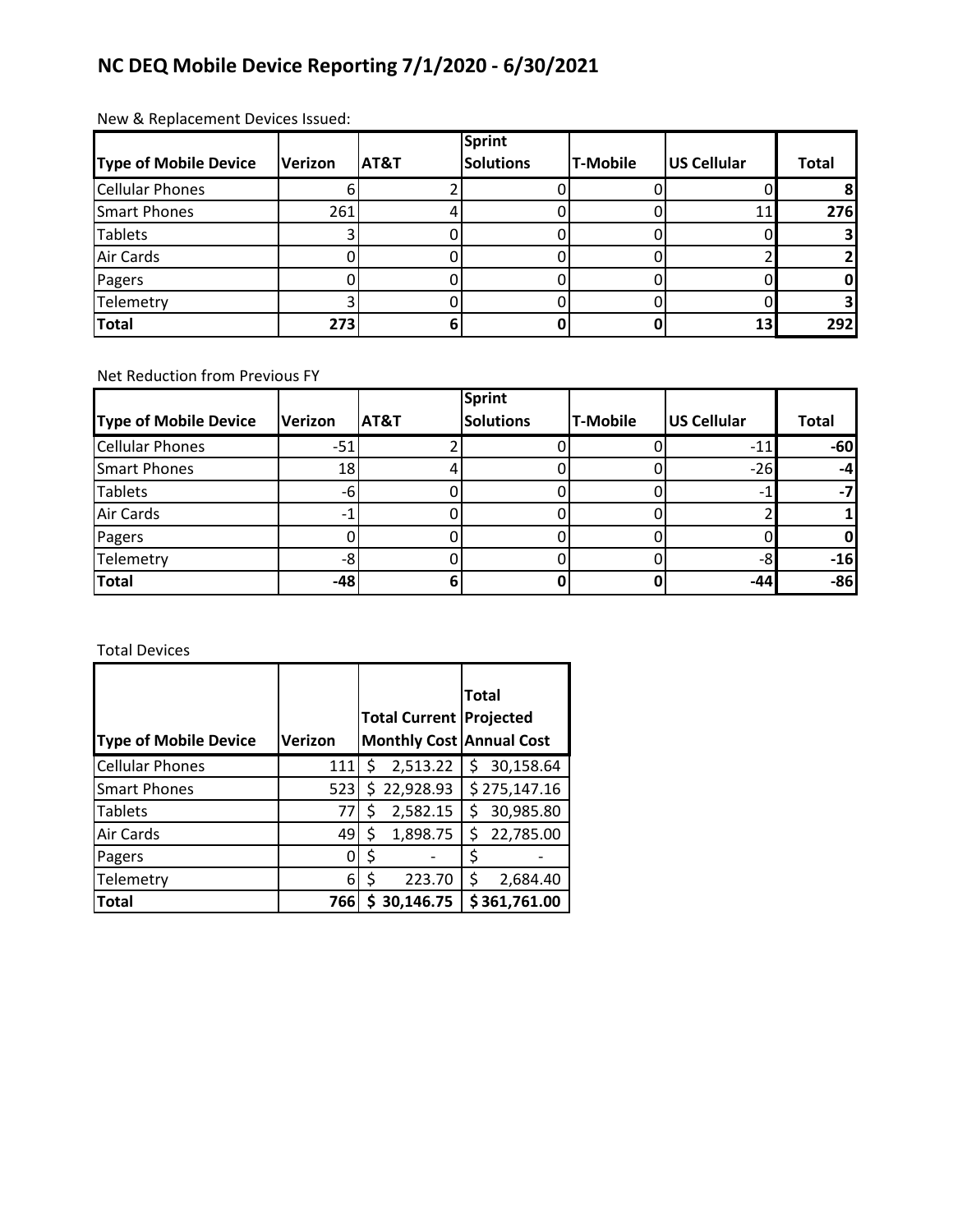| <b>Type of Mobile Device</b> | AT&T |   | <b>Total Current Projected</b><br><b>Monthly Cost Annual Cost</b> |        | <b>Total</b> |          |
|------------------------------|------|---|-------------------------------------------------------------------|--------|--------------|----------|
| <b>Cellular Phones</b>       |      | 2 |                                                                   | 79.48  | \$           | 953.76   |
| <b>Smart Phones</b>          |      |   | Ś                                                                 | 340.10 | \$           | 4,081.20 |
| <b>Tablets</b>               |      | n | ς                                                                 |        | ς            |          |
| Air Cards                    |      |   | ς                                                                 |        | ς            |          |
| Pagers                       |      | ი |                                                                   |        | \$           |          |
| Telemetry                    |      | ი | ς                                                                 |        | ς            |          |
| Total                        |      | q |                                                                   | 419.58 | ς            | 5.034.96 |

| <b>Type of Mobile Device</b> | <b>Sprint</b> | <b>Total Current Projected</b><br><b>Monthly Cost Annual Cost</b> | <b>Total</b> |  |
|------------------------------|---------------|-------------------------------------------------------------------|--------------|--|
| <b>Cellular Phones</b>       |               |                                                                   | S            |  |
| <b>Smart Phones</b>          |               |                                                                   | ς            |  |
| <b>Tablets</b>               |               |                                                                   | S            |  |
| <b>Air Cards</b>             |               |                                                                   |              |  |
| Pagers                       |               |                                                                   | ς            |  |
| Telemetry                    |               | ς                                                                 | \$           |  |
| <b>Total</b>                 |               |                                                                   |              |  |

| <b>Type of Mobile Device</b> | <b>T-Mobile</b> |   | Total<br><b>Total Current Projected</b><br><b>Monthly Cost Annual Cost</b> |  |
|------------------------------|-----------------|---|----------------------------------------------------------------------------|--|
| <b>Cellular Phones</b>       |                 |   | \$                                                                         |  |
| <b>Smart Phones</b>          |                 |   | \$                                                                         |  |
| <b>Tablets</b>               |                 |   | Ś                                                                          |  |
| <b>Air Cards</b>             |                 |   | \$                                                                         |  |
| Pagers                       |                 | Ś | \$                                                                         |  |
| Telemetry                    |                 |   | Ś                                                                          |  |
| Total                        |                 |   | ς                                                                          |  |

| <b>Type of Mobile Device</b> | US<br><b>Cellular</b> | <b>Total Current Projected</b><br><b>Monthly Cost Annual Cost</b> |        | Total |           |
|------------------------------|-----------------------|-------------------------------------------------------------------|--------|-------|-----------|
| <b>Cellular Phones</b>       | $\overline{2}$        | Ś                                                                 | 41.99  | \$    | 503.88    |
| <b>Smart Phones</b>          | 17                    | Ś                                                                 | 731.48 | \$    | 8,777.76  |
| <b>Tablets</b>               | 2                     | \$                                                                | 78.00  | \$    | 936.00    |
| Air Cards                    | 2                     | \$                                                                | 78.00  | \$    | 936.00    |
| Pagers                       | ი                     | \$                                                                |        | \$    |           |
| Telemetry                    | Ω                     | \$                                                                |        | \$    |           |
| <b>Total</b>                 | 23                    |                                                                   | 929.47 |       | 11.153.64 |